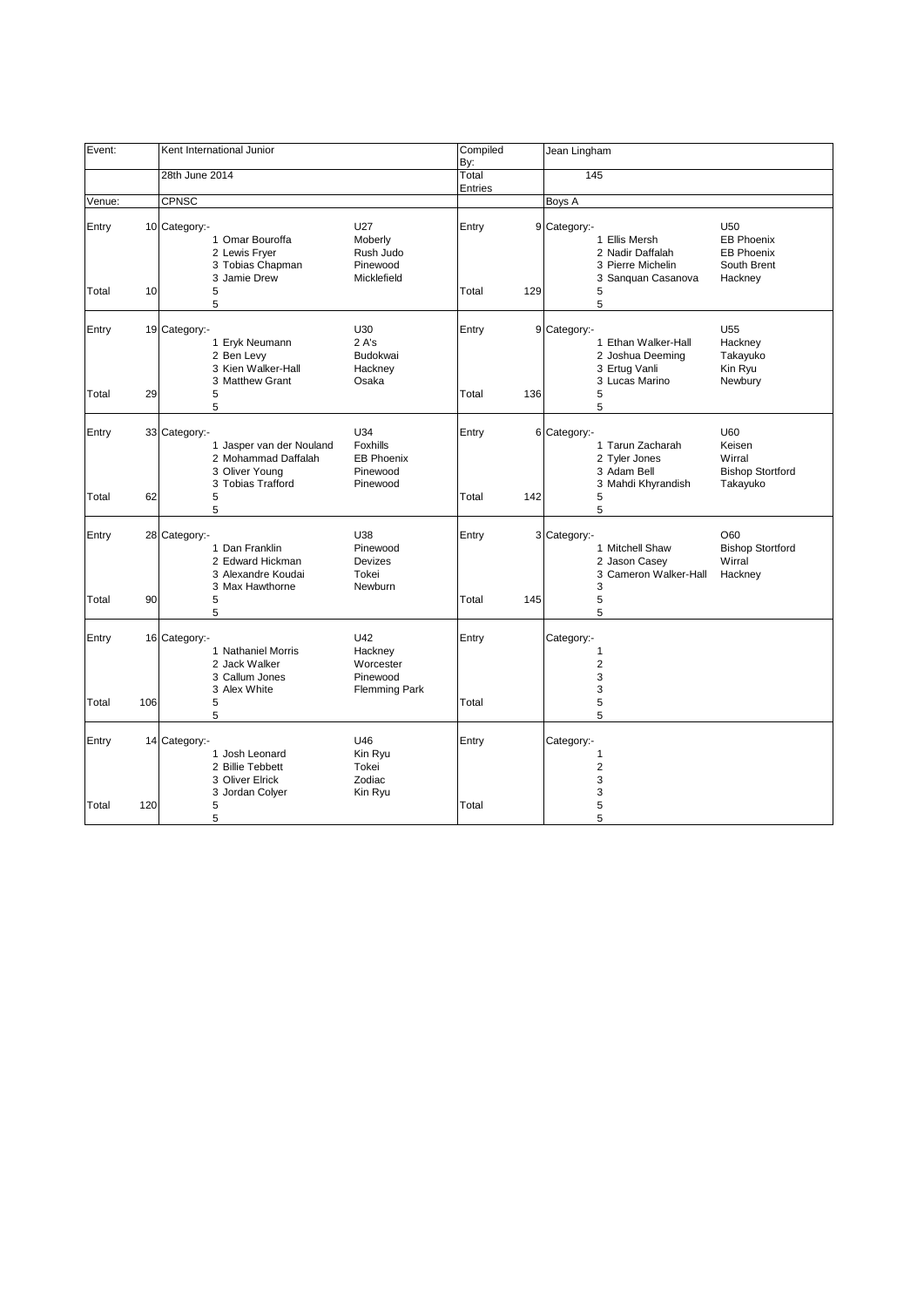| Event:         |    | Kent International Junior                                                                                                                                                  | Compiled<br>By:      | Jean Lingham                                                                                                                                                    |
|----------------|----|----------------------------------------------------------------------------------------------------------------------------------------------------------------------------|----------------------|-----------------------------------------------------------------------------------------------------------------------------------------------------------------|
|                |    | 28th June 2014                                                                                                                                                             | Total                | 59                                                                                                                                                              |
| Venue:         |    | <b>CPNSC</b>                                                                                                                                                               | Entries              | Girls A                                                                                                                                                         |
| Entry          |    | U28<br>2 Category:-<br>Walderslade<br>1 Charlotte Jenman<br>2 Rachel Lambe<br>Clyde<br>3                                                                                   | Entry                | U52<br>7 Category:-<br>Takayuki<br>1 Aaliyah Brookes-Pamphille<br>2 Mikaela Edwards<br>Horncastle<br>3 Nicole Dodge<br>Micklefield                              |
| Total          | 2  | 3<br>5<br>5                                                                                                                                                                | Total<br>45          | 3 Lara Hernandez-Bryne<br>Ealing<br>5<br>5                                                                                                                      |
| Entry<br>Total | 14 | U32<br>12 Category:-<br>1 Niamh Southgate<br><b>Black Dog</b><br>2 Ffion Robinson<br>Pontardulais<br>3 Jasmin Edwards<br><b>Devizes</b><br>3 Imman Shah<br>Iruka<br>5      | Entry<br>51<br>Total | U57<br>6 Category:-<br>1 Pippa Jackson<br>Tonbridge<br>2 Alisa Sydykova<br>Micklefield<br>3 Jasmine Grace<br>Hackney<br><b>KPJC</b><br>3 Kristina Baranova<br>5 |
| Entry          |    | 5<br>7 Category:-<br>U36<br>1 Lily Dann<br>Shudan<br>2 Alexandra Ashley<br>Renzoku<br>3 Megan Price<br>Shudan<br>3 Aobhe McLaughlin<br>Samurai Ulladh                      | Entry                | 5<br>U63<br>2 Category:-<br>1 Olivia Turner<br>Samurai Kidderminster<br>2 Amy Freeman<br>Mercia<br>3<br>3                                                       |
| Total          | 21 | 5<br>5                                                                                                                                                                     | Total<br>53          | 5<br>5                                                                                                                                                          |
| Entry<br>Total | 25 | U40<br>4 Category -<br>1 Nicola Watson<br>East Kilbride<br>2 Katherine Burke<br>Kin Ryu<br>3 Kim Day<br>Micklefield<br>3 Anya Hassan<br>Newburn<br>5<br>5                  | Entry<br>Total<br>59 | O63<br>6 Category:-<br>1 Kiera Turnball<br><b>TNJC</b><br>2 Megan Lincoln<br>Wolverhampton<br>3 Unique Padget<br>Hackney<br>3 Katy Hazell<br>Ford<br>5<br>5     |
| Entry          |    | U44<br>5 Category:-<br>1 Terri Gough<br>Pinewood<br>2 Sophie Deeming-Lane<br>Samuari Kidderminster<br>3 Ellie Kirby<br>Camberley<br>3 Millie Crompton<br>Saffron Waldon    | Entry                | Category:-<br>1<br>$\overline{2}$<br>3<br>3                                                                                                                     |
| Total          | 30 | 5<br>5                                                                                                                                                                     | Total                | 5<br>5                                                                                                                                                          |
| Entry          |    | U48<br>8 Category -<br><b>Bishop Stortford</b><br>1 Sidney Tancock<br>2 Thea Griffey<br>Kin Ryu<br>3 Grace-Elizabeth Tolley<br>Wolverhampton<br>3 Honoria Muldon<br>Wirral | Entry                | Category:-<br>1<br>$\boldsymbol{2}$<br>3<br>3                                                                                                                   |
| Total          | 38 | 5<br>5                                                                                                                                                                     | Total                | 5<br>5                                                                                                                                                          |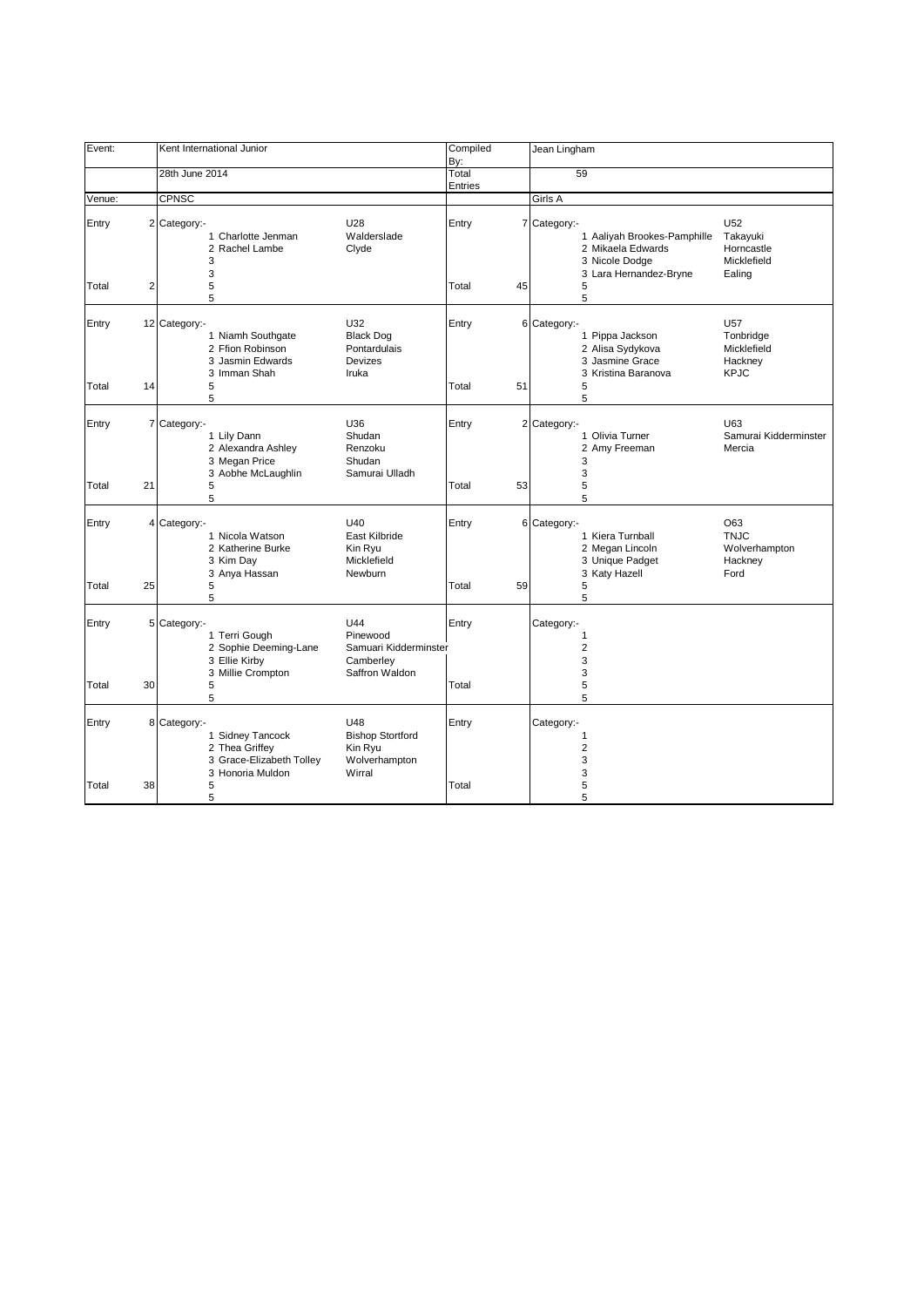| Event:         |     | Kent International Junior                                                                                               |                                                                           | Compiled<br>By: |     | Jean Lingham                                                                                                                                                        |
|----------------|-----|-------------------------------------------------------------------------------------------------------------------------|---------------------------------------------------------------------------|-----------------|-----|---------------------------------------------------------------------------------------------------------------------------------------------------------------------|
|                |     | 28th June 2014                                                                                                          |                                                                           | Total           |     | 193                                                                                                                                                                 |
|                |     |                                                                                                                         |                                                                           | Entries         |     |                                                                                                                                                                     |
| Venue:         |     | CPNSC                                                                                                                   |                                                                           |                 |     | Boys B                                                                                                                                                              |
| Entry<br>Total | 13  | 13 Category:-<br>1 Olivier Naert<br>2 Wade Muttitt<br>3 Sean Halliday<br>3 Sam Eton<br>5                                | U30<br>Belgium<br>Pinewood<br>Waterloo<br><b>Bishops Stortford</b>        | Entry<br>Total  | 148 | U <sub>55</sub><br>23 Category:-<br>1 Ioan Harris<br>Maesteg<br>2 Tristan Wren<br>Tora JK<br>3 Barry McLaughlin<br>Samuari Uladh<br>3 Tom Lichter<br>Camberlev<br>5 |
|                |     | 5                                                                                                                       |                                                                           |                 |     | 5                                                                                                                                                                   |
| Entry<br>Total | 41  | 28 Category:-<br>1 Alexander Rijkson-Salman Bradley Stoke<br>2 Deny Altemirov<br>3 Robbie Demets<br>3 Harry Thomas<br>5 | U34<br>Gent/Drongen<br>Izegem (Bel)<br>Maesteg                            | Entry<br>Total  | 161 | 13 Category:-<br>U60<br>1 Mark Arsac<br><b>Bradley Stoke</b><br>Keisen<br>2 Thomas Nash<br>3 Thomas Williams<br>Dorking<br>Thornaby Pavillion<br>3 Liam Doody<br>5  |
|                |     | 5                                                                                                                       |                                                                           |                 |     | 5                                                                                                                                                                   |
| Entry          |     | 24 Category:-<br>1 Toby Reed<br>2 Matthew Howard<br>3 Lewis Weeks<br>3 Vincent Van der Nouland                          | U38<br>Shepton<br>Wirral<br>Zodiac<br>Foxhills                            | Entry           |     | U66<br>14 Category:-<br>1 Cameron Harvey<br>Ealing<br>2 Jack Thompson<br>Kin Ryu<br>3 Andrew Woods<br>Kin Ryu<br>3 Pat Maughan<br>2A's                              |
| Total          | 65  | 5<br>5                                                                                                                  |                                                                           | Total           | 175 | 5<br>5                                                                                                                                                              |
| Entry<br>Total | 89  | 24 Category:-<br>1 Kai Bennett<br>2 Ozzy Gowan<br>3 Harry Zain-Prosser<br>3 Lewis Walker<br>5<br>5                      | U42<br>Osaka<br>Patchway<br>Pyrford<br>Polkyth                            | Entry<br>Total  | 185 | U73<br>10 Category:-<br>1 Toby Beamiss<br>Melbourn<br>2 Robbie Hayes<br>Ely<br>3 Evan Molloy<br>Devizes<br>3 Connor Leonard<br>Kin Ryu<br>5<br>5                    |
| Entry          |     | 15 Category:-<br>1 Zack Wake<br>2 Nesirkoyev Israpil<br>3 Kaito Wilson<br>3 Joey Wilder                                 | U46<br>Kin Ryu<br>Izegem (Bel)<br>Parkwood<br>Zodiac                      | Entry           |     | O73<br>8 Category:-<br>1 Liam McDonagh-Brown Walderslade<br>2 Matthew Boyce<br>Melbourn<br>3 Yacine Sifi<br>Iruka<br>3 Jamie Holmes<br><b>TNJC</b>                  |
| Total          | 104 | 5<br>5                                                                                                                  |                                                                           | Total           | 193 | 5<br>5                                                                                                                                                              |
| Entry          |     | 21 Category:-<br>1 Mohammed Alip<br>2 Michael Fryer<br>3 Joshua Escudier<br>3 Daniel Rabbitt                            | U <sub>50</sub><br><b>EB Phoenix</b><br>Rush Judo<br>Thanet<br>Dragons JA | Entry           |     | Category:-<br>1<br>$\overline{2}$<br>3<br>3                                                                                                                         |
| Total          | 125 | 5<br>5                                                                                                                  |                                                                           | Total           |     | 5<br>5                                                                                                                                                              |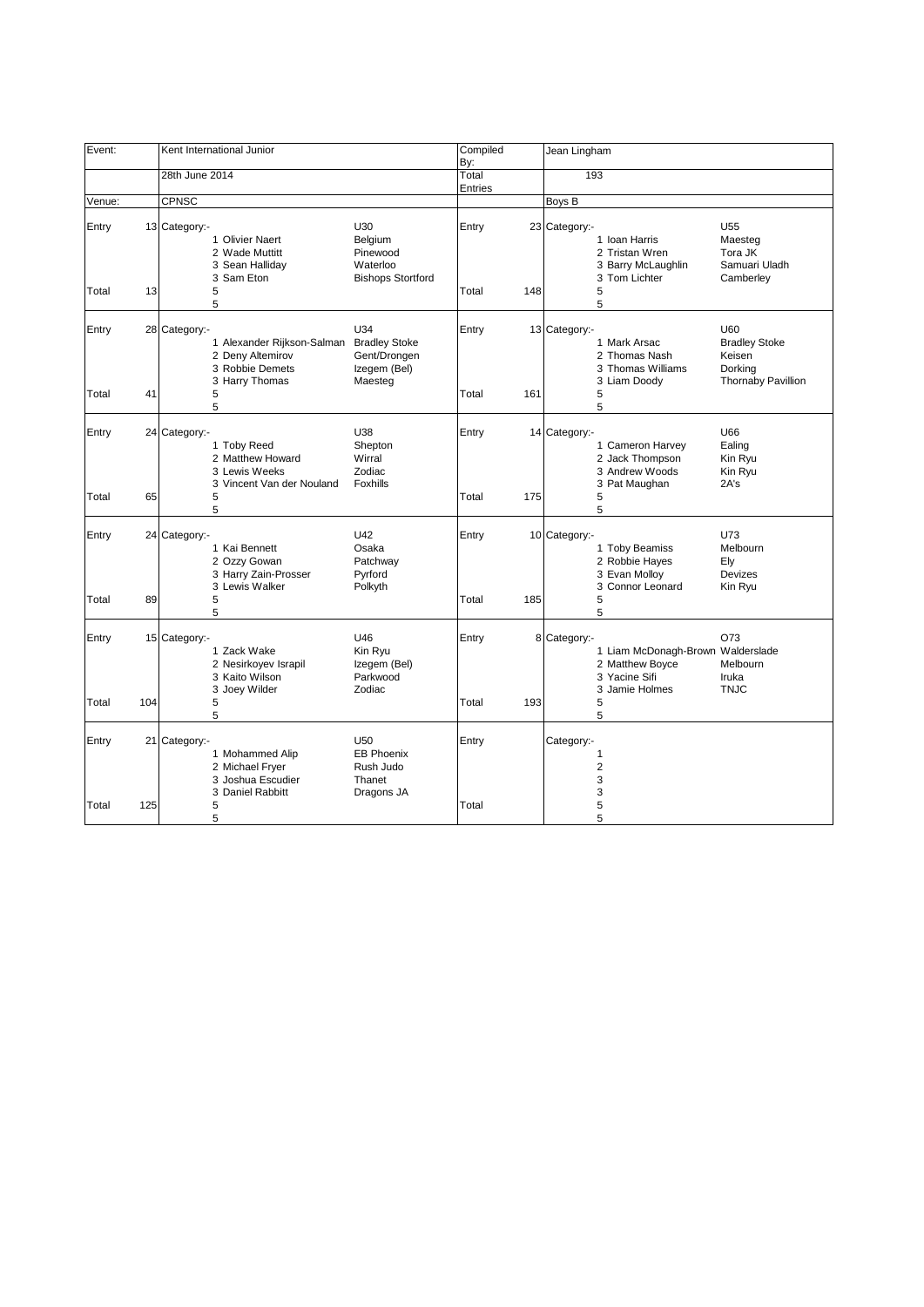| Event:         |    | Kent International Junior                                                                                                       |                                                                       | Compiled<br>By:      | Jean Lingham                                                                                                                                                                                  |
|----------------|----|---------------------------------------------------------------------------------------------------------------------------------|-----------------------------------------------------------------------|----------------------|-----------------------------------------------------------------------------------------------------------------------------------------------------------------------------------------------|
|                |    | 28th June 2014                                                                                                                  |                                                                       | Total                | 80                                                                                                                                                                                            |
|                |    |                                                                                                                                 |                                                                       | Entries              |                                                                                                                                                                                               |
| Venue:         |    | <b>CPNSC</b>                                                                                                                    |                                                                       |                      | Girls B                                                                                                                                                                                       |
| Entry          |    | U32<br>12 Category:-<br>1 Rachel Jackson<br>2 Annelise Carew<br>3 Jasmine Teal<br>3 Kristina Pavlou                             | Middlesborough<br>Tonbridge<br><b>Bishop Stortford</b><br><b>TNJC</b> | Entry                | 10 Category:-<br>U57<br>Witley<br>1 Sophie Adams<br>2 Lena James<br>Stratford<br>3 Milly Horkan<br>Middlesborough<br>3 Melissa McGill<br>Clyde                                                |
| Total          | 12 | 5<br>5                                                                                                                          |                                                                       | Total<br>62          | 5<br>5                                                                                                                                                                                        |
| Entry<br>Total | 17 | U36<br>5 Category:-<br>1 Laura Daniels<br>2 Samantha Gipp<br>3 Jasmine Stringer<br>3 Rosie Bow<br>5                             | Bog (Ned)<br><b>Bishop Stortford</b><br>Tonbridge<br>Stratford        | Entry<br>74<br>Total | U63<br>12 Category:-<br>1 Joanna MacLennan<br><b>Highland Budokan</b><br>2 Hetty Tinsdale<br>Samuari Kidderminster<br>3 Christie-Rose Petorius<br>Zodiac<br>3 Georgia Halloumas<br>Metro<br>5 |
|                |    | 5                                                                                                                               |                                                                       |                      | 5                                                                                                                                                                                             |
| Entry          |    | 7 Category:-<br>U40<br>1 Amy Platten<br>2 Tatum Keen<br>3 Corlia Robertson                                                      | Redbridge<br><b>Bradley Stoke</b><br>Kin Ryu                          | Entry                | <b>U70</b><br>5 Category:-<br>Yate Star<br>1 Amy Oram<br>2 Chrissie Web<br>Pinewood<br><b>SKK</b><br>3 Alexandra Mooney                                                                       |
| Total          | 17 | 3 Cordelia Gregory<br>5<br>5                                                                                                    | Plymouth                                                              | Total<br>79          | 3 Caitlin Head<br>Renzoku<br>5<br>5                                                                                                                                                           |
| Entry          |    | U44<br>7 Category:-<br>1 Mollie Game<br>2 Leah Grosvenor<br>3 Simone Cross<br>3 Hollie Walmsley                                 | Osaka<br>Samurai Kidderminster<br>Tonbridge<br>Ealing                 | Entry                | O70<br>1 Category:-<br>1 Emma Harvey<br>Newbury<br>$\overline{2}$<br>3<br>3                                                                                                                   |
| Total          | 31 | 5<br>5                                                                                                                          |                                                                       | Total<br>80          | 5<br>5                                                                                                                                                                                        |
| Entry          |    | U48<br>14 Category:-<br>1 Madeleine Herbet<br>2 Olivia Murtagh-Smith<br>3 Chloe Gowan<br>3 Jodie Jordan                         | Osaka<br>United<br>Patchway<br>Samurai Uladh                          | Entry                | Category:-<br>1<br>$\overline{2}$<br>3<br>3                                                                                                                                                   |
| Total          | 45 | 5<br>5                                                                                                                          |                                                                       | Total                | 5<br>5                                                                                                                                                                                        |
| Entry          |    | U <sub>52</sub><br>7 Category -<br>1 Jasmine Hacker-Jones<br>2 Emily Cowell<br>3 Amber Barrie<br><b>RJC</b><br>3 Nicole Hillier | Maesteg<br>Osaka<br>Redbridge                                         | Entry                | Category:-<br>1<br>$\boldsymbol{2}$<br>3<br>3                                                                                                                                                 |
| Total          | 52 | 5<br>5                                                                                                                          |                                                                       | Total                | 5<br>5                                                                                                                                                                                        |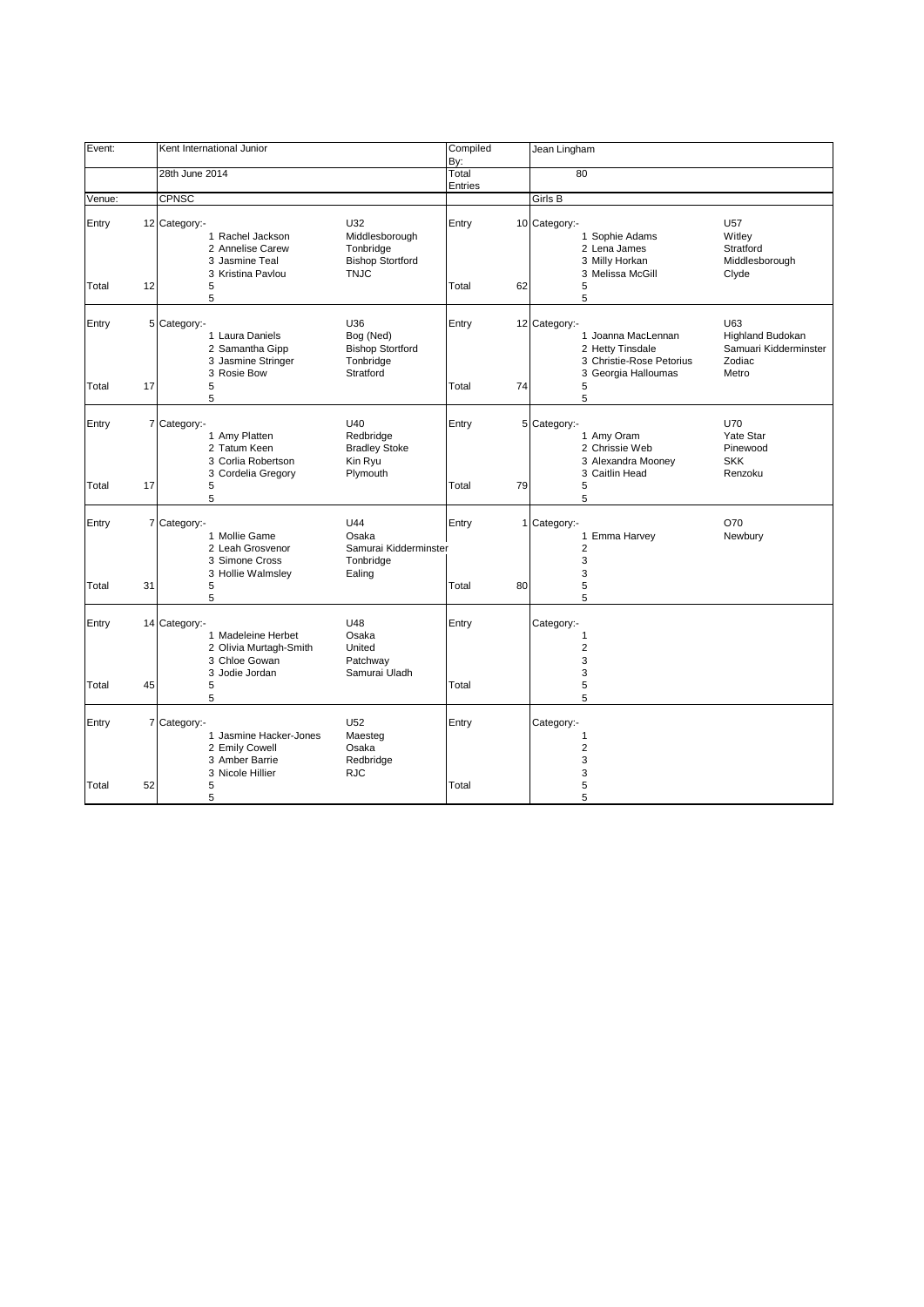| Event: |    | Kent International Junior                                                                   |                                                                                           | Compiled<br>By: | Jean Lingham                                                                                                                                           |
|--------|----|---------------------------------------------------------------------------------------------|-------------------------------------------------------------------------------------------|-----------------|--------------------------------------------------------------------------------------------------------------------------------------------------------|
|        |    | 28th June 2014                                                                              |                                                                                           | Total           | 73                                                                                                                                                     |
|        |    |                                                                                             |                                                                                           | Entries         |                                                                                                                                                        |
| Venue: |    | CPNSC                                                                                       |                                                                                           |                 | Boys <sub>C</sub>                                                                                                                                      |
| Entry  |    | 6 Category:-<br>1 Leigh Mansfiel<br>2 Reuben Clauss<br>3 James Johnson<br>3 Danny Gommel    | U42<br>Witley/Osaka<br><b>BS</b> Schiedam<br><b>Whitgift School</b><br><b>BS</b> Schiedam | Entry           | U73<br>4 Category:-<br>Poelstra<br>1 Maarten Van Ark<br>2 Ben Jackson<br>Tonbridge<br>3 Callum Curtis<br><b>Black Dog</b><br>Dudley<br>3 Daniel Harris |
| Total  | 6  | 5<br>5                                                                                      |                                                                                           | Total<br>68     | 5<br>5                                                                                                                                                 |
| Entry  |    | 8 Category:-<br>1 Archie Platt<br>2 Oliver Park<br>3 Ben Townsend<br>3 Rik Wijs             | U46<br>Osaka<br>Hibari Kan<br>Newbury<br>Tom Van der Kolk                                 | Entry           | U81<br>3 Category:-<br>1 Hidde Van Hernen<br><b>BS Schiedam</b><br>2 Ian Dredge<br>Gendros<br>3 Niall Mitchelson<br>Wirral<br>3                        |
| Total  | 14 | 5<br>5                                                                                      |                                                                                           | Total<br>71     | 5<br>5                                                                                                                                                 |
| Entry  |    | 14 Category:-<br>1 Callum Nash<br>2 Samuel Perry<br>3 Jack Purllant<br>3 Cameil Roskamp     | U <sub>50</sub><br>Samurai Uladh<br>2A's<br><b>Black Dog</b><br>Lu-Gia-Jen                | Entry           | 2 Category:-<br>1<br>$\overline{2}$<br>3<br>3                                                                                                          |
| Total  | 28 | 5<br>5                                                                                      |                                                                                           | 73<br>Total     | 5<br>5                                                                                                                                                 |
| Entry  |    | 14 Category:-<br>1 Suheyl Uyar<br>2 Jesse Koopmans<br>3 Dave Sprenkeling<br>3 Showgo Kimura | U <sub>55</sub><br><b>BS</b> Schiedam<br>Poelstra<br>Tom Van der Volk<br>Ealing           | Entry           | Category:-<br>1<br>$\overline{2}$<br>3<br>3                                                                                                            |
| Total  | 42 | 5<br>5                                                                                      |                                                                                           | Total           | 5<br>5                                                                                                                                                 |
| Entry  |    | 12 Category:-<br>1 Thomas Huckstep<br>2 Aaron Miller<br>3 Jacob Aldridge<br>3 Mike Vlaar    | U60<br>Osaka<br>Hivari Kan<br>Newbury<br>Tom Van der Volk                                 | Entry           | Category:-<br>1<br>$\overline{\mathbf{c}}$<br>3<br>3                                                                                                   |
| Total  | 54 | 5<br>5                                                                                      |                                                                                           | Total           | 5<br>5                                                                                                                                                 |
| Entry  |    | 10 Category:-<br>1 Maxsims Volkovs<br>2 Josh O'Connor<br>3 Jay Smid<br>3 Ralph Verhoev      | U66<br>Medway Park<br>Gendros<br>Lu-Gia-Jen<br><b>BS Schiedam</b>                         | Entry           | Category:-<br>1<br>$\overline{2}$<br>3<br>3                                                                                                            |
| Total  | 64 | 5<br>5                                                                                      |                                                                                           | Total           | 5<br>5                                                                                                                                                 |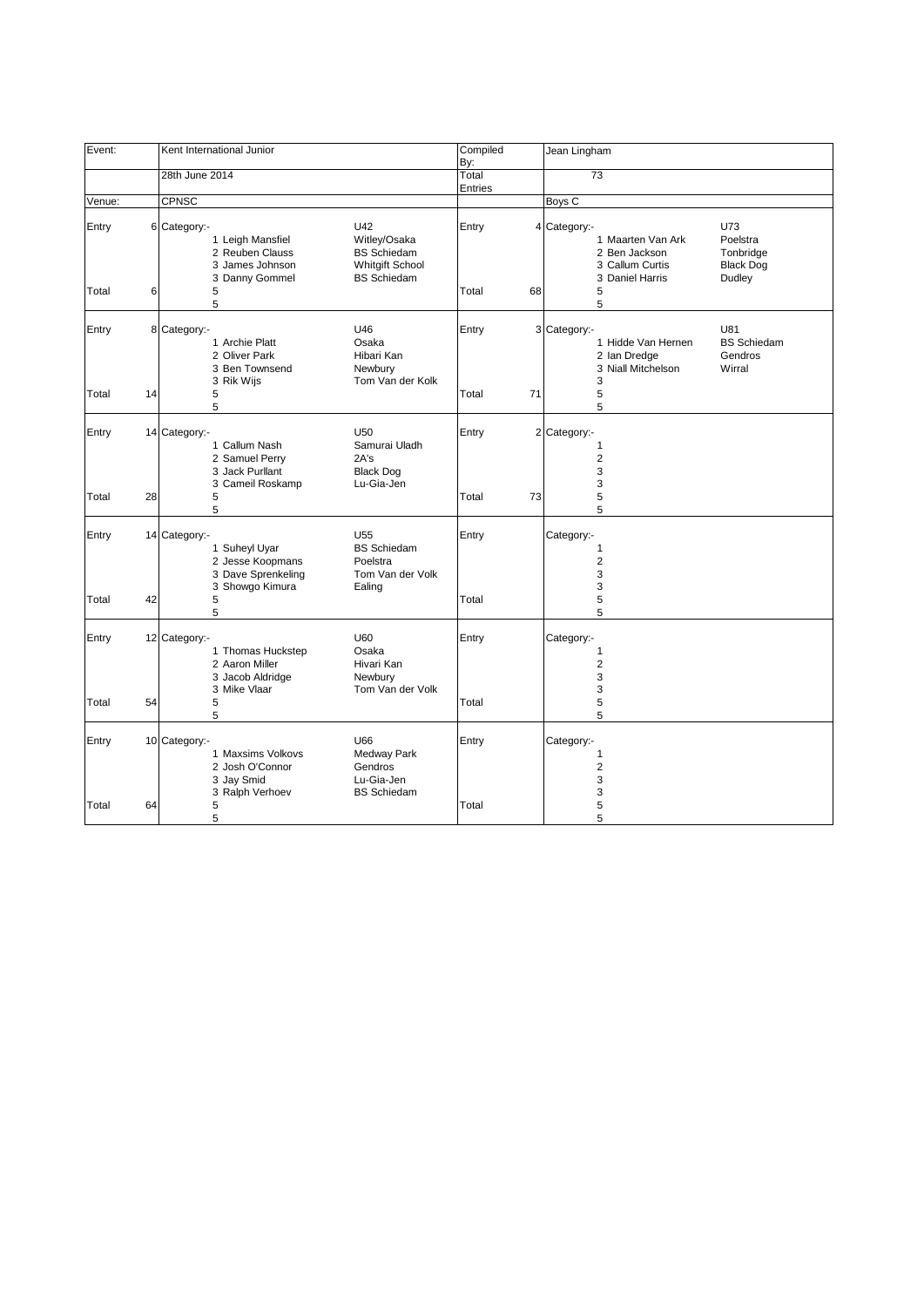| Event:         |                                         | Kent International Junior                                                                   |                                                                            | Compiled<br>By:  |    | Jean Lingham                                                                                                                                                                          |
|----------------|-----------------------------------------|---------------------------------------------------------------------------------------------|----------------------------------------------------------------------------|------------------|----|---------------------------------------------------------------------------------------------------------------------------------------------------------------------------------------|
|                | 28th June 2014                          |                                                                                             |                                                                            | Total<br>Entries |    | $\overline{34}$                                                                                                                                                                       |
| Venue:         | <b>CPNSC</b>                            |                                                                                             |                                                                            |                  |    | Girls C                                                                                                                                                                               |
| Entry<br>Total | 2 Category:-<br>$\overline{\mathbf{c}}$ | 1 Molly Harvey<br>2 Rachel Towel<br>3<br>3<br>5                                             | U40<br>Tonbridge<br>Clyde                                                  | Entry<br>Total   | 30 | <b>U70</b><br>6 Category:-<br><b>Bishop Challoner</b><br>1 Paige Wilkes<br>2 Emma Buitelarr<br>Lu-Gia-Jen<br>3 Elise Jeffries<br>Westcroft<br>3 Megan Twigg<br>Kettering Premier<br>5 |
|                |                                         | 5                                                                                           |                                                                            |                  |    | 5                                                                                                                                                                                     |
| Entry          | 4 Category:-                            | 1 Erin Peden<br>2 Darcie Hancocks<br>3 Madelief Van Wijngaarden Zuidland<br>3 Libby Arkless | U44<br>Clyde<br>Samurai Kidderminster<br>Newburn                           | Entry            |    | O70<br>4 Category:-<br>1 Lieke Van Kins<br>Zuidland<br>2 Georgina Greenidge<br>Enfield<br>3 Elin Lloyd<br>Wolverhampton<br>3 Katie Comins<br><b>SKK</b>                               |
| Total          | 6                                       | 5<br>5                                                                                      |                                                                            | Total            | 34 | 5<br>5                                                                                                                                                                                |
| Entry          | 5 Category:-                            | 1 Kiera Bateman<br>2 Yasmin Javadian<br>3 Shannon Aantjes                                   | U48<br>Pinewood<br>Coventry<br>De Corte                                    | Entry            |    | Category:-<br>1<br>$\overline{2}$<br>3                                                                                                                                                |
| Total          | 11                                      | 3 Caitlin Barber<br>5<br>5                                                                  | Middlesborough                                                             | Total            |    | 3<br>5<br>5                                                                                                                                                                           |
| Entry          | 3 Category:-                            | 1 Josie Steele<br>2 Bryony Griffiths<br>3 Melissa Wright<br>3                               | U <sub>52</sub><br>Highland Budokan<br>Samurai Kidderminster<br>Polkyth    | Entry            |    | Category:-<br>$\mathbf{1}$<br>$\overline{2}$<br>3<br>3                                                                                                                                |
| Total          | 14                                      | 5<br>5                                                                                      |                                                                            | Total            |    | 5<br>5                                                                                                                                                                                |
| Entry          | 4 Category:-                            | 1 Ruby Banen<br>2 Morgan Cullum<br>3 Fleur Beesten<br>3 Kirsten Walker                      | U <sub>57</sub><br><b>BS</b> Schiedam<br>Oaska<br>Lu-Gia-Jen<br>Hibari Kan | Entry            |    | Category:-<br>$\mathbf{1}$<br>$\overline{2}$<br>3<br>3                                                                                                                                |
| Total          | 18                                      | 5<br>5                                                                                      |                                                                            | Total            |    | 5<br>5                                                                                                                                                                                |
| Entry          | 6 Category:-                            | 1 Christina Heck<br>2 Annie Boby<br>3 Bethany Kneesham<br>3 Caya De Haan                    | U63<br>Mahorokan<br>Osaka<br>Middlesborough<br>Lu-Gia-Jen                  | Entry            |    | Category:-<br>$\mathbf{1}$<br>$\sqrt{2}$<br>3<br>3                                                                                                                                    |
| Total          | 24                                      | 5<br>5                                                                                      |                                                                            | Total            |    | 5<br>5                                                                                                                                                                                |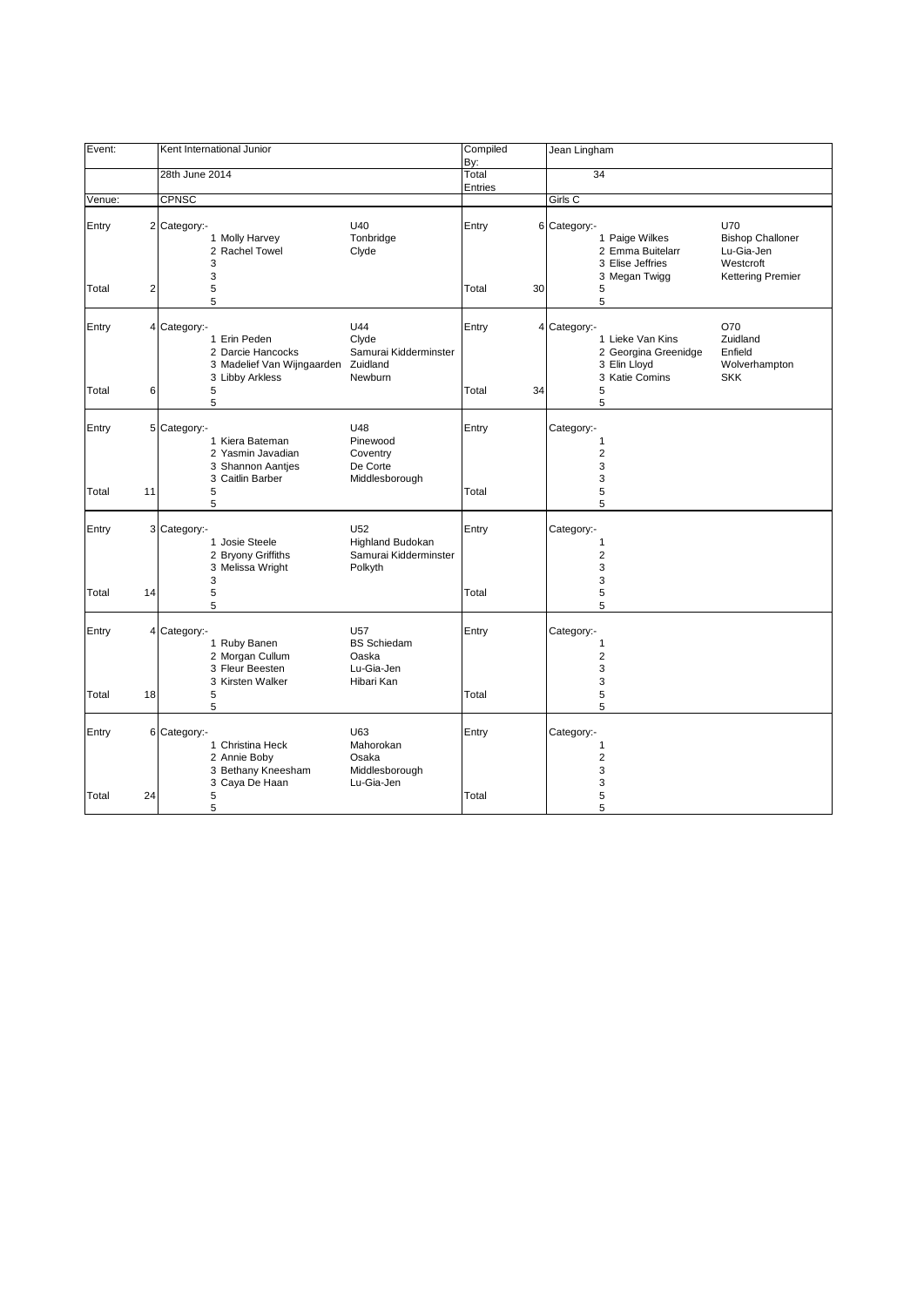| Event:         |                         | Kent International Youth                                                                                                                                                          | Compiled<br>By: | Jean Lingham                                                                                                                                |
|----------------|-------------------------|-----------------------------------------------------------------------------------------------------------------------------------------------------------------------------------|-----------------|---------------------------------------------------------------------------------------------------------------------------------------------|
|                |                         | 29th June 2014                                                                                                                                                                    | Total           | 75                                                                                                                                          |
|                |                         |                                                                                                                                                                                   | Entries         |                                                                                                                                             |
| Venue:         |                         | <b>CPNSC</b>                                                                                                                                                                      |                 | Young Men                                                                                                                                   |
| Entry          |                         | 2 Category:-<br><b>U50</b><br>1 Ton Weert<br>Tom van der Kolk<br>2 Callumm Game<br>Osaka<br>3<br>3                                                                                | Entry           | U90<br>4 Category:-<br>1 Logan Phillips<br>Yamabushi<br>2 Kern Foot<br>Shepton<br>3 Martin Parris<br>Croydon<br>Zuidland<br>3 Koen Kleiburg |
| Total          | $\overline{\mathbf{c}}$ | 5<br>5                                                                                                                                                                            | Total<br>75     | 5<br>5                                                                                                                                      |
| Entry<br>Total | 9                       | U <sub>55</sub><br>7 Category:-<br>1 Johnny Grant<br>Hackney<br>2 Leonardo Bertocchi<br>Tsukuru<br>3 Harrison Brown<br>Osaka<br>3 Tim Bannen<br><b>BS Schiedam</b><br>5           | Entry<br>Total  | Category:-<br>$\mathbf{1}$<br>$\overline{c}$<br>3<br>3<br>5                                                                                 |
|                |                         | 5                                                                                                                                                                                 |                 | 5                                                                                                                                           |
| Entry          |                         | 12 Category:-<br>U60<br>Tom van der Kolk<br>1 Yannick van der Kolk<br>2 Reece Howard<br>Camberley<br>3 Jake Barker<br><b>Bishop Stortford</b><br><b>Devizes</b><br>3 Adam Bolwell | Entry           | Category:-<br>1<br>$\overline{2}$<br>3<br>3                                                                                                 |
| Total          | 21                      | 5<br>5                                                                                                                                                                            | Total           | 5<br>5                                                                                                                                      |
| Entry          |                         | 14 Category:-<br>U66<br>1 Kyle Clarke-Harewood<br>Moberly<br>2 Adulrahman Chatouf<br><b>EB Phoenix</b><br>3 Reece Gladwin<br>Alpha<br>3 Colin van der Kolk<br>Tom van der Kolk    | Entry           | Category:-<br>$\mathbf{1}$<br>$\overline{2}$<br>3<br>3                                                                                      |
| Total          | 35                      | 5<br>5                                                                                                                                                                            | Total           | 5<br>5                                                                                                                                      |
| Entry          |                         | U73<br>22 Category:-<br>1 Arjen van Dijk<br>Tom van der Kolk<br>2 Koen de Hoog<br>Zuidland<br>3 George Cullum<br>Camberley<br>3 Brandon Banton<br>Moberly                         | Entry           | Category:-<br>$\mathbf{1}$<br>$\overline{2}$<br>3<br>3                                                                                      |
| Total          | 57                      | 5<br>5                                                                                                                                                                            | Total           | 5<br>5                                                                                                                                      |
| Entry          |                         | U81<br>14 Category:-<br>1 William Mallinkrodt<br>Pinewood<br>Poelstra<br>2 Robin Kalsbeek<br>3 Coen Stoop<br>Tom van der Kolk<br>3 Bakari Dixon-Eno<br><b>EB Phoneix</b>          | Entry           | Category:-<br>$\mathbf{1}$<br>$\mathbf 2$<br>3<br>3                                                                                         |
| Total          | 71                      | 5<br>5                                                                                                                                                                            | Total           | 5<br>5                                                                                                                                      |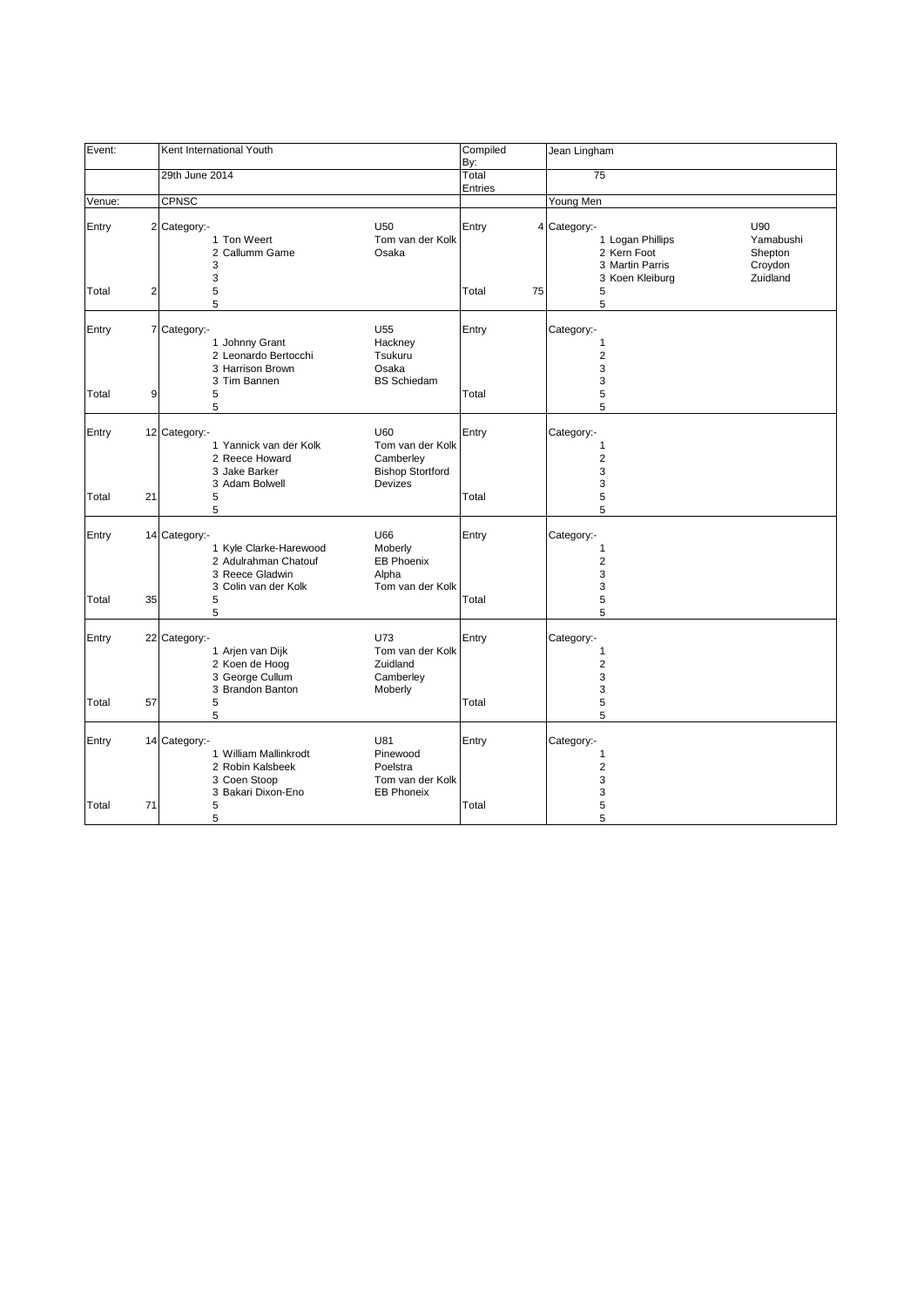| Event:         |    | Kent International Youth                                                                                                 | Compiled<br>By:                                                       | Jean Lingham                                                         |
|----------------|----|--------------------------------------------------------------------------------------------------------------------------|-----------------------------------------------------------------------|----------------------------------------------------------------------|
|                |    | 29th June 2014                                                                                                           | Total<br>Entries                                                      | 28                                                                   |
| Venue:         |    | <b>CPNSC</b>                                                                                                             |                                                                       | Young Women                                                          |
| Entry          |    | U <sub>52</sub><br>7 Category:-<br>1 Patricia Van Hees<br>2 Freya Harrild<br>3 Jess Gordon-Brown<br>Ealing<br>3 Amy Oram | Entry<br><b>BS Schiedan</b><br>Parkwood<br>Devizes                    | Category:-<br>$\mathbf{1}$<br>$\overline{\mathbf{c}}$<br>3<br>3      |
| Total          | 7  | 5<br>5                                                                                                                   | Total                                                                 | 5<br>5                                                               |
| Entry          |    | 3 Category:-<br>U <sub>57</sub><br>1 Chloe Robyns-Landricombe<br>2 Olivia Spellman<br>3 Shanara Harrild<br>3             | Entry<br>Team Bath<br>Pinewood<br>Parkwood                            | Category:-<br>$\mathbf{1}$<br>$\overline{2}$<br>3<br>3               |
| Total          | 10 | 5<br>5                                                                                                                   | Total                                                                 | 5<br>5                                                               |
| Entry          |    | 8 Category:-<br>U63<br>1 Vera Tousain<br>2 Kathleen McNaught<br>3 Jade Eccles<br>3 Sophie Boyd                           | Entry<br>Mahorokan<br>Samuari Uladh<br>Pinewood<br>Medkwai            | Category:-<br>1<br>$\overline{\mathbf{c}}$<br>3<br>3                 |
| Total          | 18 | 5<br>5                                                                                                                   | Total                                                                 | 5<br>5                                                               |
| Entry<br>Total | 26 | 8 Category:-<br>U70<br>1 Sophie Roots<br>2 Jasmine Wilkinson<br>3 Faye Brennan<br>3 Corrine Foot<br>$\mathbf 5$          | Entry<br><b>EB Phoenix</b><br>Newburn<br>Waterloo<br>Shepton<br>Total | Category:-<br>$\mathbf{1}$<br>$\overline{\mathbf{c}}$<br>3<br>3<br>5 |
|                |    | 5                                                                                                                        |                                                                       | 5                                                                    |
| Entry          |    | 2 Category:-<br>U78<br>1 Tian Sewell<br>2 Lucy Deeming<br>3<br>3                                                         | Entry<br>Hackney<br>Takayuki                                          | Category:-<br>1<br>$\overline{\mathbf{c}}$<br>3<br>3                 |
| Total          | 28 | 5<br>5                                                                                                                   | Total                                                                 | 5<br>5                                                               |
| Entry          |    | Category:-<br>1<br>$\overline{c}$<br>3                                                                                   | Entry                                                                 | Category:-<br>1<br>$\overline{c}$<br>3                               |
| Total          |    | 3<br>5<br>5                                                                                                              | Total                                                                 | 3<br>5<br>5                                                          |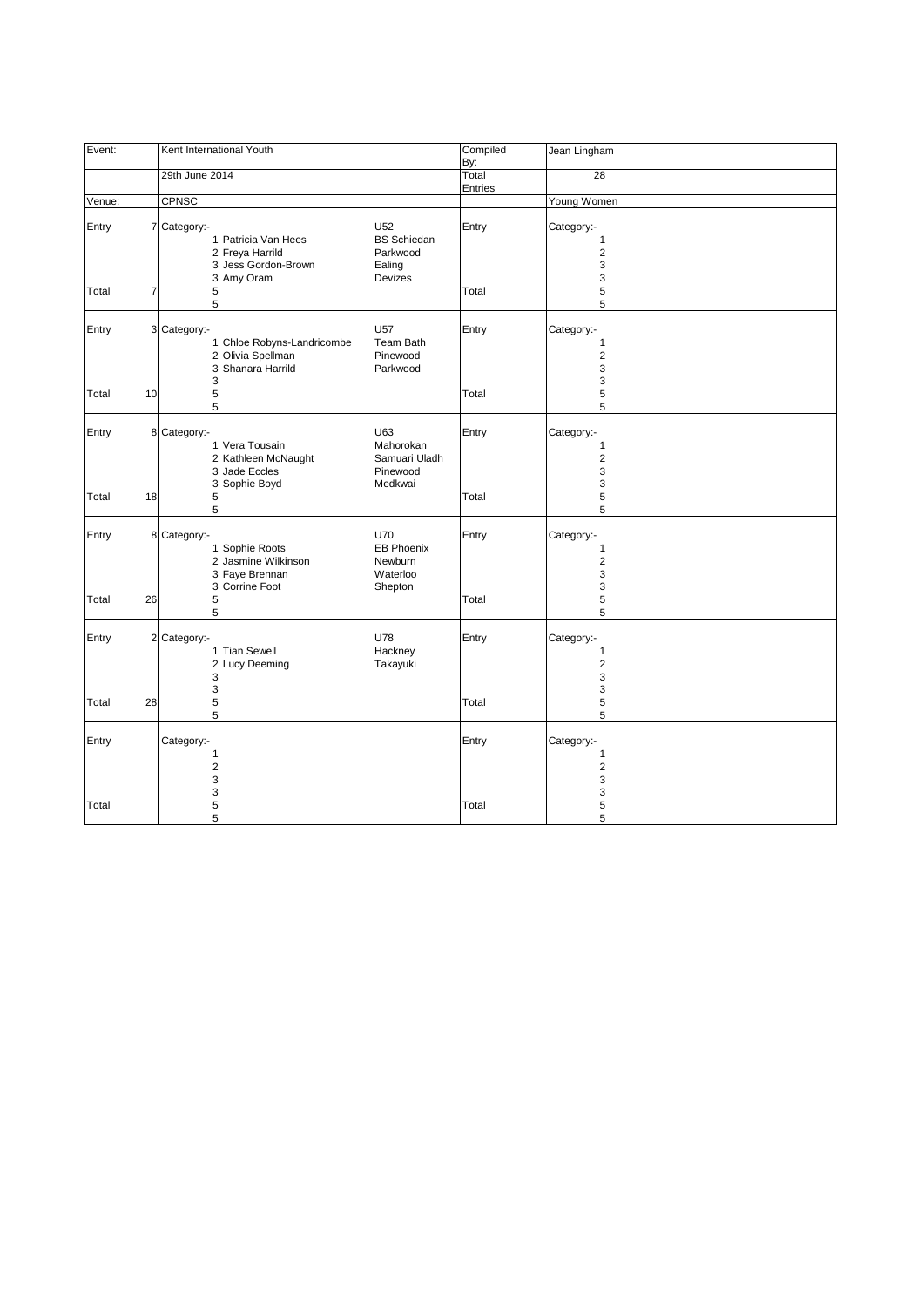| Event: |    | Kent International Youth                                                       |                                                | Compiled<br>By:  | Jean Lingham                                           |
|--------|----|--------------------------------------------------------------------------------|------------------------------------------------|------------------|--------------------------------------------------------|
|        |    | 29th June 2014                                                                 |                                                | Total<br>Entries | 15                                                     |
| Venue: |    | CPNSC                                                                          |                                                |                  | Women                                                  |
| Entry  |    | 1 Category:-<br>1 Molly Colville<br>$\overline{2}$<br>3<br>3                   | U <sub>52</sub><br><b>TNJC</b>                 | Entry            | Category:-<br>1<br>$\overline{2}$<br>3<br>3            |
| Total  | 1  | 5<br>5                                                                         |                                                | Total            | 5<br>5                                                 |
| Entry  |    | 3 Category:-<br>1 Rebecca Bayliss<br>2 Rebecca Pierce<br>3 Faye Highsteed<br>3 | U57<br>Oxford<br>Bath<br>Equinox               | Entry            | Category:-<br>$\mathbf{1}$<br>$\sqrt{2}$<br>3<br>3     |
| Total  | 4  | 5<br>5                                                                         |                                                | Total            | 5<br>5                                                 |
| Entry  |    | 5 Category:-<br>1 Amelia Dunn<br>2 Marcon Bezzina<br>3 Kylie Gibbs             | U63<br>Kin Ryu<br>Malta<br>Plymouth            | Entry            | Category:-<br>1<br>$\overline{c}$<br>3                 |
| Total  | 9  | 3 Daisy Smit<br>5<br>5                                                         | Ped Sport                                      | Total            | 3<br>5<br>5                                            |
| Entry  |    | 1 Category:-<br>1 Katrina Palmer<br>$\overline{2}$<br>3<br>3                   | U70<br>Dorking                                 | Entry            | Category:-<br>$\mathbf{1}$<br>$\overline{2}$<br>3<br>3 |
| Total  | 10 | 5<br>5                                                                         |                                                | Total            | 5<br>5                                                 |
| Entry  |    | 2 Category:-<br>1 Donna Riggs<br>2 Sammy Grant<br>3<br>3                       | U78<br>Shpeton<br>Ealing                       | Entry            | Category:-<br>1<br>$\overline{2}$<br>3<br>3            |
| Total  | 12 | 5<br>5                                                                         |                                                | Total            | 5<br>5                                                 |
| Entry  |    | 3 Category:-<br>1 Alex Reeves<br>2 Emma Jeffries<br>3 Rachelle Van Roekel<br>3 | O78<br>Wolverhampton<br>Westcroft<br>Bog (Ned) | Entry            | Category:-<br>$\mathbf{1}$<br>$\sqrt{2}$<br>3<br>3     |
| Total  | 15 | 5<br>5                                                                         |                                                | Total            | 5<br>5                                                 |